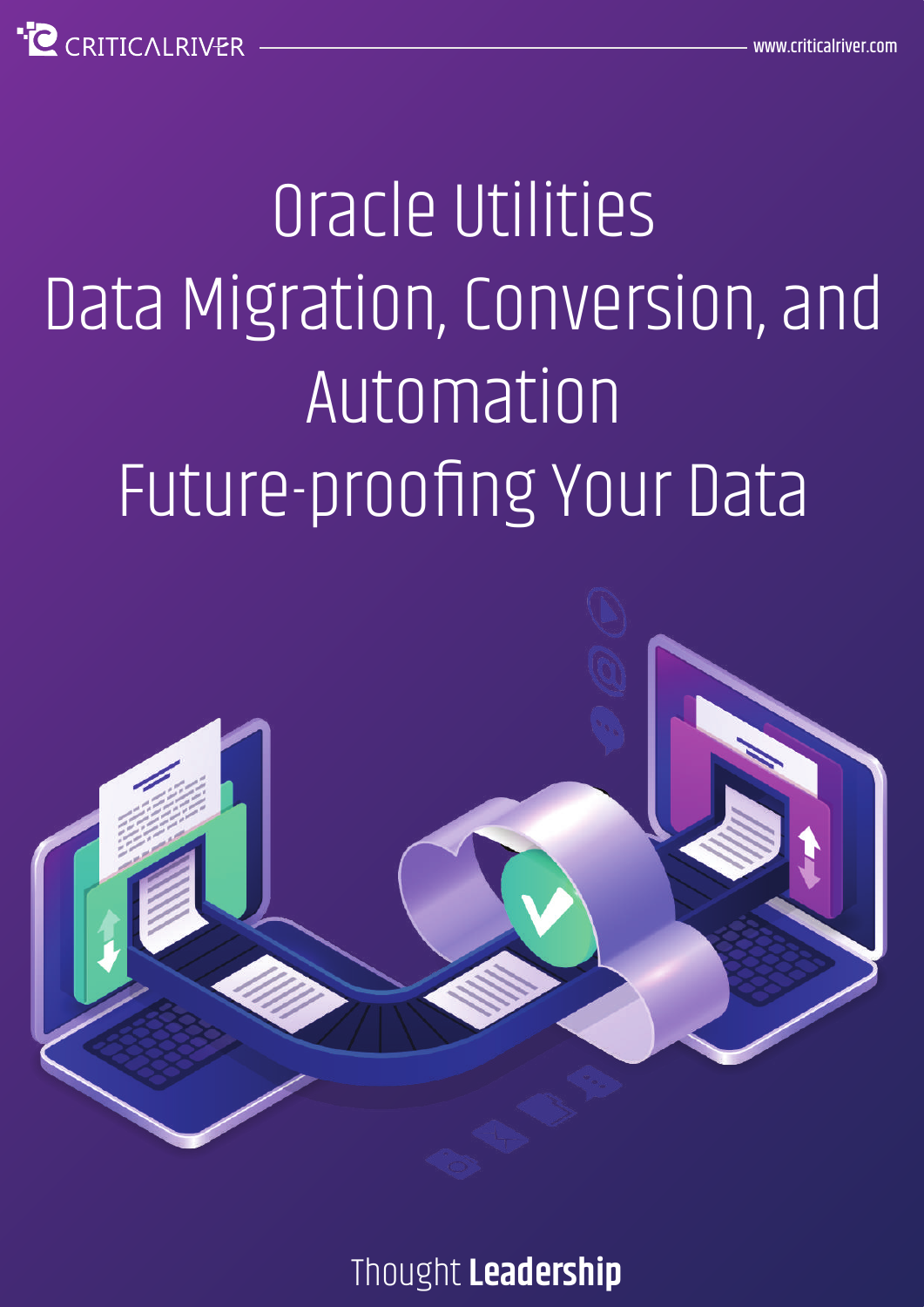# **Overview**

The utilities industry is in the middle of an exciting change, growing into a more digitized, decentralized system. Conventional business processes, market participants, and ways of functioning are being disrupted and transforming quickly.

Many utilities have already begun their journey to cloud with incremental adoption of infrastructure but undertaking an enterprise strategy has been challenging. These challenges can be subdued. Getting to value requires a holistic system that blends modern technology with new ways of working that include cloud computing.

#### What Does Data Have to Do with It?

#### Risks to Organizational Performance

Business is constantly changing; from mergers and acquisitions to technology innovations and upgrades, these changes often create silos of information holding inconsistent and unnecessary data. Utility models based on incorrect or inadequate data constantly risk organizational performance due to faulty simulations, analysis, and processes that produce misleading results, or system errors. When utilities operate using insufficient or bad data, network reliability and customer experience suffer.



#### Data Migration versus Data Conversion

Data Migration is the process of extracting data from a legacy system and reallocating it to a fresh one. Miscalculating this task is one of the most basic blunders in an IT project. Moving data without an adequate cleaning system and without data validation inhibits the accurate behavior of the new system.

Data Conversion is the process of validating and cleansing raw data. Data conversion is a crucial step in the process that turns raw data into important, usable information.



## Data Automation for Utilities

As utilities strive to get more timely, reliable data about their customers and assets, data related to customer locations and accounts, data that foretells weather and consumption behaviors, and data about work and outages. These data sources are typcially spread across many systems and brokers. CriticalRiver solves this challenge by allowing users to build, maintain and distribute information about all these aspects using intelligent automation of data. This approach presents a new framework for Utility operations to share data across time, locations, and systems. CriticalRiver calls this Data Automation for Utilities.

## What is Data Automation?

It frequently happens in an organization that a system is extended beyond its intended life. Therefore, the time factor plays a significant role in a company's ability to grow and thrive. The more time that goes by, the more data is accumulated, and new innovative ways of interpreting and interrogating data come into the picture. Data Automation is designed to assist your organization in this respect.

Data Automation uses AI-driven methods to collect, process, interrogate, and expose data across digital consumers. Automation replaces manual execution or human interference with machines, software, and emerging AI applications.

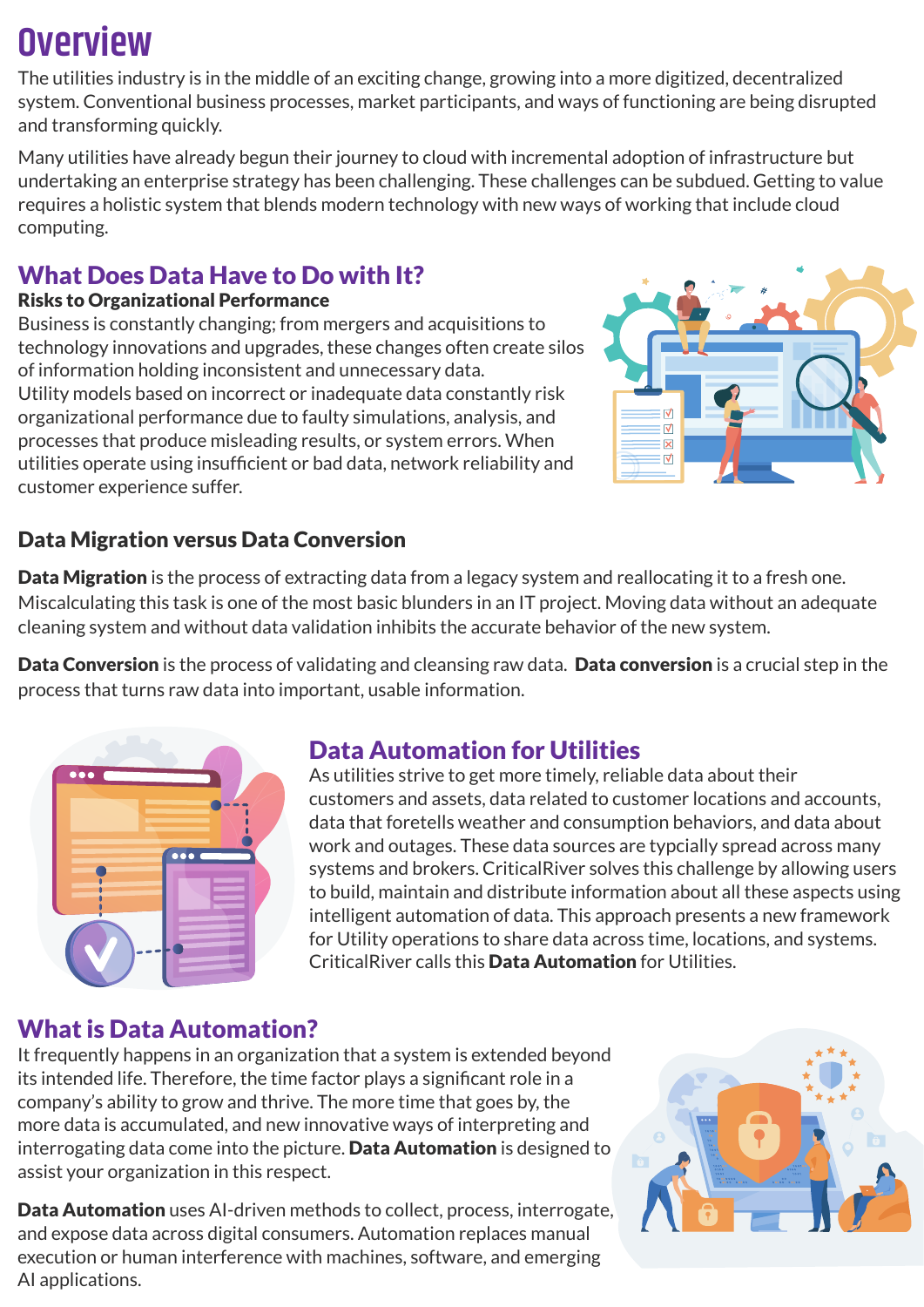#### Why it Matters

Non-congruent data, stranded data, lost data, bad data, siloed data, corrupted data, manual processes, and errors all lead to the same inevitable outcome **increased costs** and **lost revenue**. Add to that the pricey and long waiting periods for deploying legacy data into new innovative systems and technologies, and the case for Data Automation shows itself.

As Utilities push ahead into digital transformations, it is an opportune time to normalize and automate data collection, consumption, Interpretation, analysis, storage, access, migration, conversion, and archiving. This is the opportunity to "future-proof" Utility through Data Automation.



Immediate opportunities for improvement exist in areas like, energy management, asset condition & productivity, outage & restoration, revenue management, customer experience, behavior modification, and new revenue development to name a few.



#### CriticalRiver's Data Automation Services for Utilities

CriticalRiver provides prebuilt, scripts-driven data migration and conversion services for Oracle Utilities and edge products. These services are available for all our global clients, onsite and online, to help Utilities to use their data more efficiently and effectively. In parallel, Oracle's **ILM** (Information Life Cycle Management) product is deployed and configured to unleash the significant benefits of application transparency, fine-grained data, low-cost storage, and data compliance/ enforcement. This helps clients handle their historical data mass without restricting operational access to data, and without affecting the new system's performance.

#### CriticalRiver's Data Automation services combined with ILM help unlock several key benefits for Utilities at the enterprise level, including:

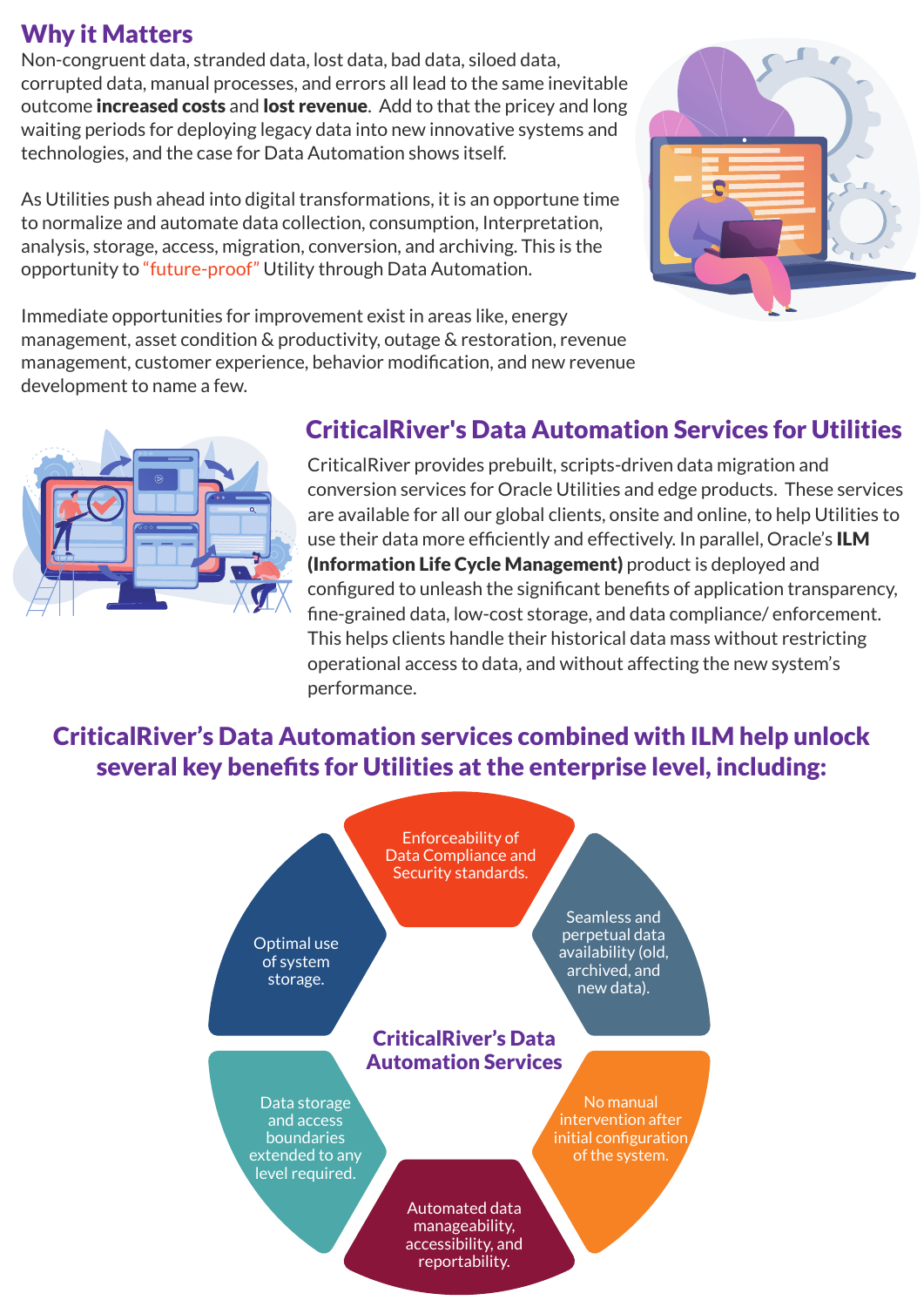#### Packaged Data Automation Offerings for Utilities– Express, Standard, and **Tailored**

#### Express Conversion Method (ECM)

Fast track for utilities to transfer data from their legacy systems into target system. This methodology is recommended when there is a time constraint with minimum customization (not more than 5%) which are impacting data requirements. Timelines for the project completion is between 6 to 7 months in total, based on defined parameters and prerequisites.



Advantages Reduced effort, schedule, & cost for the project.

#### Standard Conversion Method (SCM)

Best for clients having few customizations (10%) which are impacting data requirements for the solution, and the necessary changes can be managed using our pre-built data migration scripts. Timeline for these projects is usually between 8 to 12 months in total, based on defined parameters ad prerequisites.

Cover customization up to 10% (which are impacting data requirements).

Advantages Save effort, time & cost for the project by using pre-build scripts.

## Tailored Conversion Method (TCM)

Best for projects driven strictly by the client's requirements. Whatever level of customization and no matter what timeline the client wants, tailored data migration scripts will be developed according to those needs, and a detailed migration strategy will be formulated based on consensus of the client stakeholders and completion of requirements gathering and analysis activities.

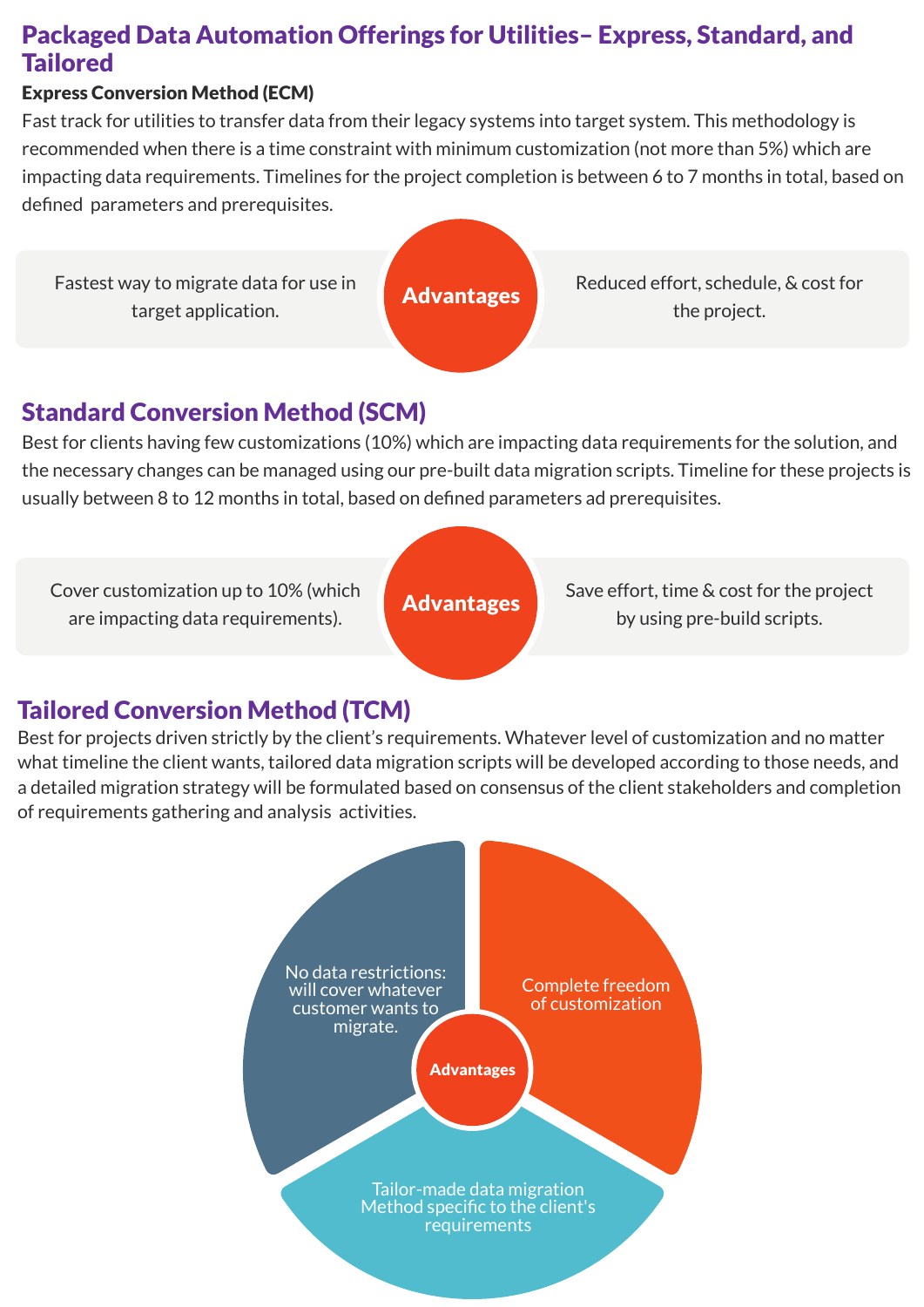## Data Automation with ILM

Oracle's Information Lifecycle Management (ILM) is key to full Data Automation. ILM can be deployed in parallel with each of these conversion methods or implemented as a separate project.

ILM brings Advanced Compression and Data Partitioning options to the Utility to sharpen data access and usage patterns across applications and tables/ partitions. ILM also opens features like Heat Map & Automatic Data Optimization, so that data is automatically compressed and moved into relevant "data buckets" based on the data compression policies and data movement options for each Utility.

Data is automated as a Service, meaning it is available to all systems and end-uses at machine speed without manual conversion processes or archiving.

Advantages

Automation is developed by Oracle certified, and Utilities industry experienced professionals.

# The CriticalRiver Value Proposition!

CriticalRiver helps Utilities improve operational performance, elevate the customer experience, and enhance asset utilization through Data Automation and Governance using Oracle ILM and packaged Data Services offerings designed to meet the specific needs and objectives, including: